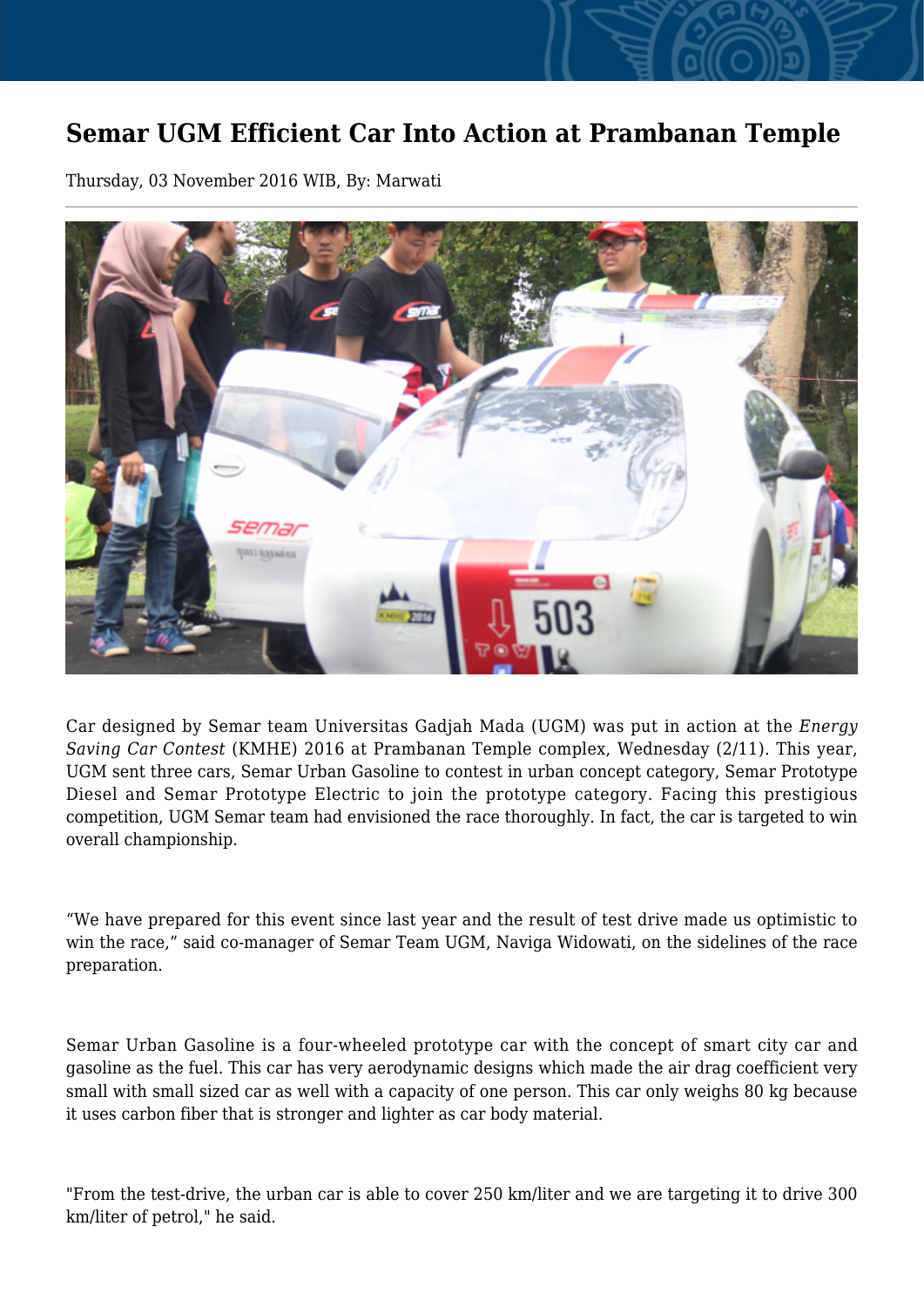Meanwhile, the engine used in this car cylinder is of 125 cc capacity. It is equipped with new features of fuel injection and spark ignition timing which is controlled by a computer and can be programmed.

The second car is Semar Prototype Diesel which was developed with the concept of three-wheeled prototype with prime movers cylinder diesel engine capacity of 220 cc. It was specially designed with a sleek body car to generate low air drag coefficient.

The car body is designed with a monocoque systems with chassis and body integrated into one. Just like an urban car, the car was built from carbon fiber material that has a light weight.

"The target is it could be sped up to 400 km/liter," he explained.

The last car, Semar Prototype Electric, has a similar concept with Semar Prototype Diesel. The difference lies only on the drive system. This car type has electric motor brush less direct current (BLDC) with power up to 2 kW, powered by a 48 vol lithium battery pack with a capacity of 20 Ah. The car is targeted to speeding up to 250 km for every 1 kW of electricity.

Reyhandy Bayu, driver of Semar Urban Gasoline, mentioned that this competition is not easy, because, many tough teams will compete in the KMH2016. Nevertheless, he remains optimistic that the Semar car UGM can compete well in this competition.

"From the results of test-drive, I'm optimistic we can win," he said.

Admittedly, the toughest challenge in this competition lies in the relatively narrow race track, sharp bends, and uphill track.

"We've studied the terrain and the characteristic of the car; we hope we can get through this race well with maximum results, 'he said.

In this competition, the Semar team UGM is competing with the other teams to prove the vehicle is developed with the most efficient use of energy. This year KMHE is followed by 60 teams from 38 universities and polytechnics throughout Indonesia. This year, 27 teams competed in the category of urban, which consist of eight teams in urban petrol, 5 teams of urban diesel, 4 teams of urban ethanol and 10 teams of urban electricity. While the prototype category is followed by 33 vehicles, which consist of 12 teams in prototype gasoline, 4 teams in prototype diesel, five teams in prototype ethanol and 12 teams in prototype electricity.

All selected finalists have passed a series of selection which were design document selection,